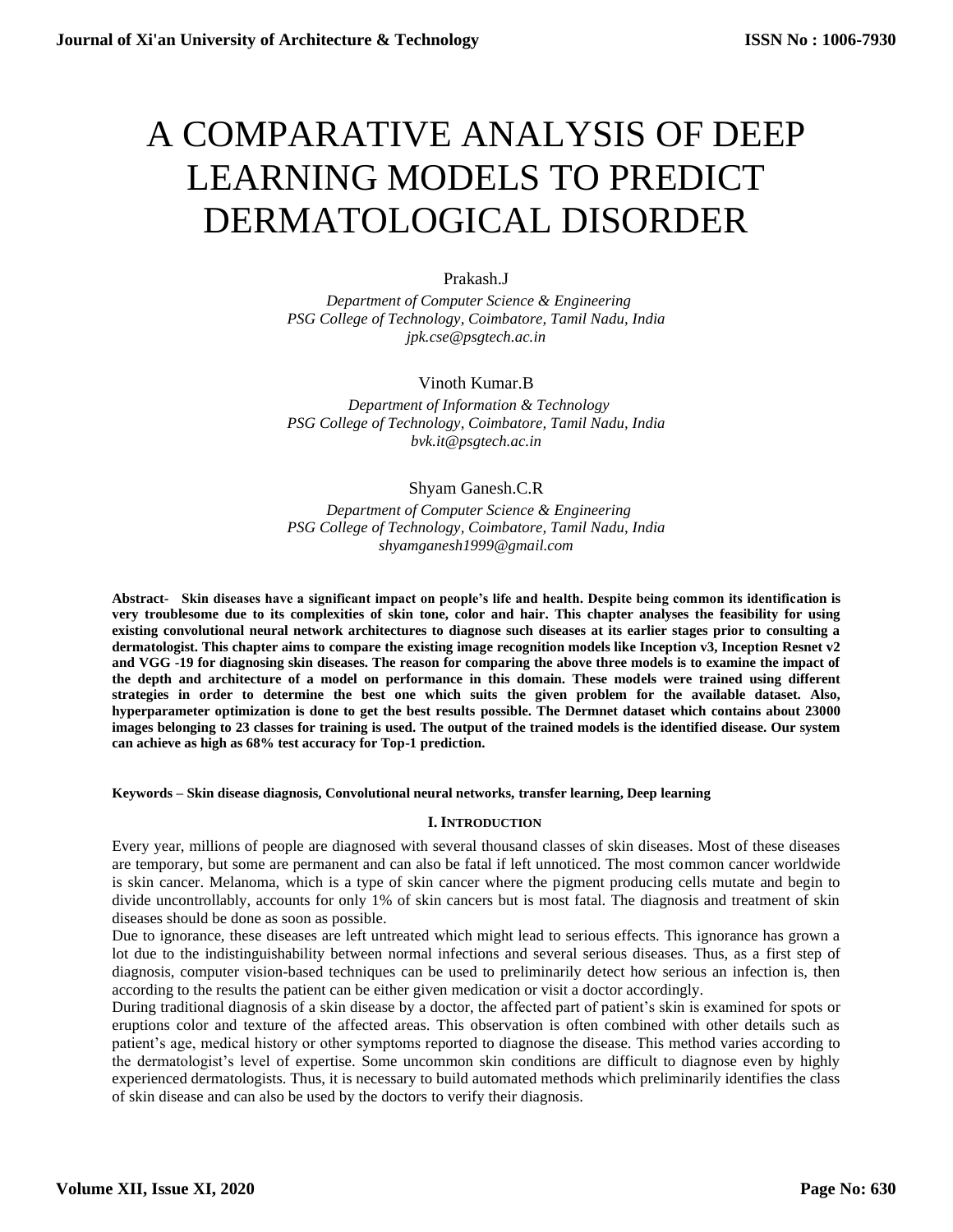Literature reveals that soft computing techniques are used in many applications such as image processing [21-32], Anomaly detection [33], Prediction [34-39]. Therefore, a suitable soft computing technique can be used for this application. Based on the skin symptoms, separate methods can be engineered for each disease. A set of features was found, which primarily identifies a particular disease and try to separate such features from a given image to predict the presence of that skin condition using techniques like segmentation. However, segmentation lacks scalability as separate methods cannot be devised for each and every skin condition. To build a universal method to classify many skin diseases, deep learning can be used.

Convolutional neural networks (CNN) is used to analyze visual imagery. With the help of a sufficiently large dataset, CNN will able to train and classify a disease if the model is able to generalize properly. Instead of creating our own CNN architecture, A well-known models like Inception v3, Inception Resnet v2 and VGG19 are used. These networks were trained using the ImageNet dataset and the results show that these models can compete with humans for object classification. This chapter analyses the feasibility for using existing convolutional neural network architectures to diagnose such diseases at its earlier stages prior to consulting a dermatologist. Thus, a comparative analysis on such image recognition models for skin disease diagnosis was performed.

# **II. RELATED WORK**

Nisha Yadav Et al. [3] studied the possibility to apply image processing techniques like segmentation on plant diseases and applies it to human skin disease recognition. The input is a picture or video, a photograph of the pathologic skin and output is additionally another image having same characteristics as input image. Principally, Image processing models take input samples as 2-D signals and at that time they apply fastened signal process strategies to them. the total project had the below major components. Image segmentation and have extraction, disease declaration and medical recommendation. a picture is taken and noise is removed by applying filters. Then the image is metameric to extract important info and so the unwellness is assessed by mistreatment applicable classifier.

Delia-Maria and Adriana proposed a diagnosis system having two distinct parts:

- 1. Network development which comprises of determining the input features, data collection, preprocessing and finalizing architecture. Architecture refers to the number of layers, weights, transfer functions etc. The learning algorithm is established and the network is trained. Finally, the accuracy is determined. This step is performed at the beginning and only once.
- 2. Diagnosis for a new patient it is made each time a patient should be diagnosed. Here, the required features of the patient are selected and passed to the neural network. Once the diagnosis is done, it is evaluated by a human physician.

This paper used simple neural networks (ANN with 33 input units and one hidden layer) which predicts the skin disease only using the symptoms and not the image of the disease. But the accuracies achieved are fairly high.

Andre Esteva Et al. [2] proposed a CNN solution to diagnose carcinoma employing a dataset of 129,450 clinical images. It additionally tested its performance against twenty-one board-certified dermatologists on biopsy-proven clinical pictures with 2 essential binary classification use cases. The performance of CNN is on par with all tested specialists across each task. This shows that neural networks are capable of classifying skin cancerwith tier of competency equivalent to dermatologists. Thus, Inception v3 used in this paper seems to suit skin disease classification problems.

Brinker used CNN for both types of skin disease classifications such as lesion and disease targeted. For the diseasetargeted diagnosis, a multi-class CNN classifier was trained, and multi-label CNN classifier was trained for the later. A new fully connected layer was replaced instead of the existing one. The model was trained using both strategies such as fine tuning and training from scratch. It is found that, for this scenario, fine-tuned works better than those trained from scratch. As investigated in this paper, this chapter will also perform all three strategies to train Inception models.

H.Liao [5] took dataset from OLE and Dermnet. In transfer learning, this paper took a pretrained network and finetuned its , instead of training from randomly initialization. This paper used Caffe framework to effectively train the models. VGG16, VGG19 and GoogleNet are the pretrained models used here. These CNN models can achieve high Top-5 accuracy when testing on the Dermnet dataset. This chapter will seek to improve on these models for accuracy.

Doaa A. Shoieb Et al. [4] modelled this problem in three stages. The image is first captured and segmented to locate the infection. This is then inputted to the feature extractor. These features are finally fed to a classifier. The segmentation methods used were region-based segmentation and texture segmentation for locating skin lesion. High-Level Intuitive Feature extraction was also used for feature extraction.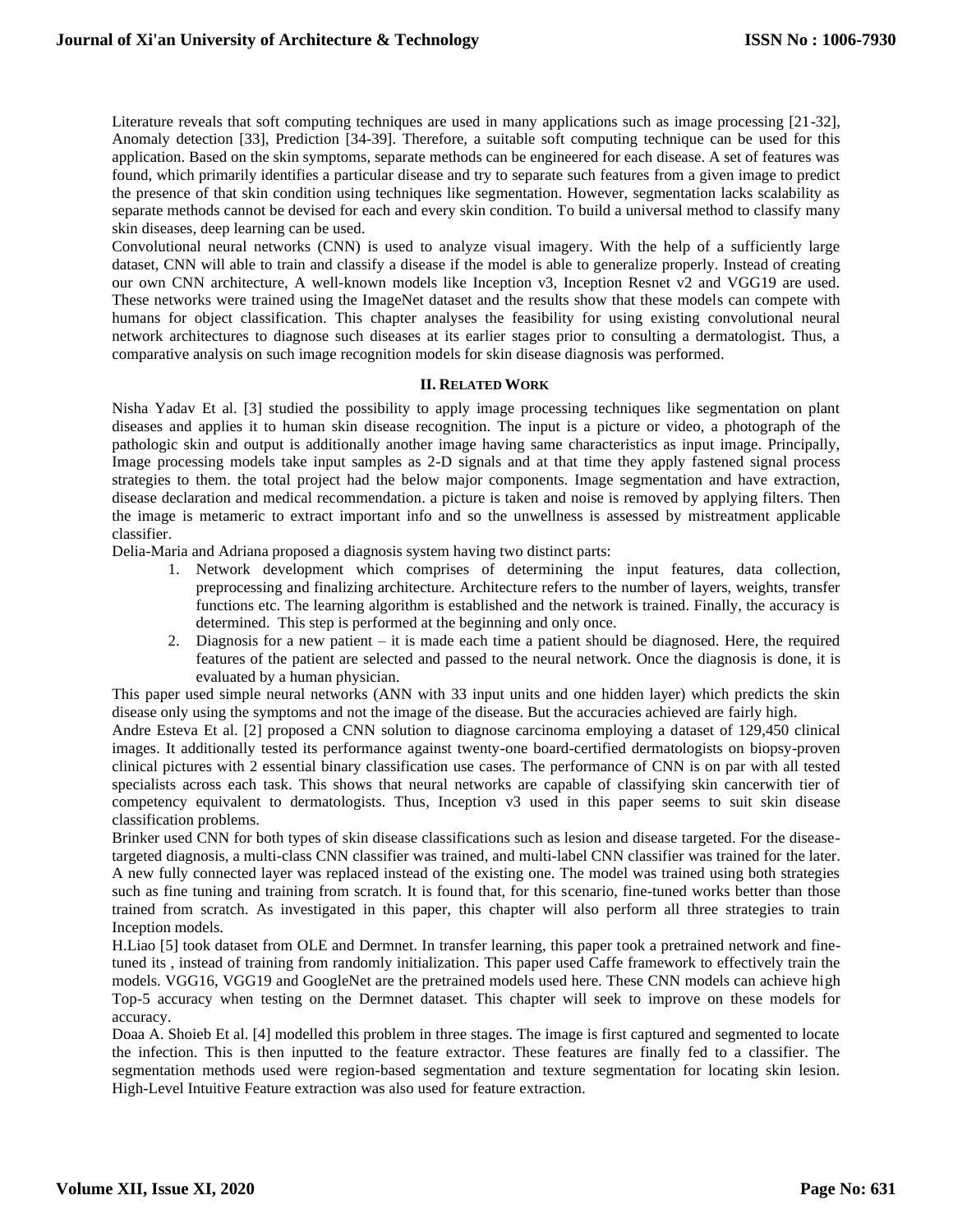# **III. DATASET**

The dataset used here is Dermnet. Dermnet provides information on a wide variety of skin conditions through innovative media. It has about 23,000 images on various skin conditions labelled in two hierarchical levels. It has 23 broad classes and more than 600 bottom level skin conditions. The dataset was downloaded from internet via a python script which raised HTTP requests as suggested in [5]. The server often stopped responding as continuous requests were given (DOS attack was detected). Thus, the requests were separated by considerable time intervals. The images were watermarked as it is the free version. Figure 1 represents the distribution of number of images per top level disease. To keep the experiment simple, the bottom level diseases were not considered for classification and only the top level 23 diseases were taken into consideration. Also, the distribution of images among these 23 classes are uneven. In order to normalize, the images were duplicated by distorting and rotating randomly for diseases with lesser images. The available dataset Dermnet, is fairly large but not large enough to train a model from scratch. So, transfer learning is used. We take pretrained CNNs like Inception v3, Inception Resnet v2 and vgg19 which were trained on ImageNet dataset and perform feature extraction and fine tuning which are two strategies and in the third, the entire model is trained from scratch.



#### **IV. DEEP LEARNING MODELS**

### *4.1. Inception V3*

The first model used for training is the Inception v3. Before training all the models, we should finalize the strategy (Fine tuning, feature extraction or end to end training) which will be used and the configuration for training. So, we test the first model with all three strategies and different configurations to determine the best. This will be applied on all models.

#### *4.1.1. Feature Extraction*

In this part of training, we use the existing weights of the Inception model, add a dense layer at the top which predicts the class label of the disease, and train the top layer only leaving the rest of the weights frozen. This actually makes use of the weights learnt by it while trained with ImageNet dataset. Thus, feature extraction process is effectively retraining the model to classify skin diseases purely based on its understanding of extracting features from images it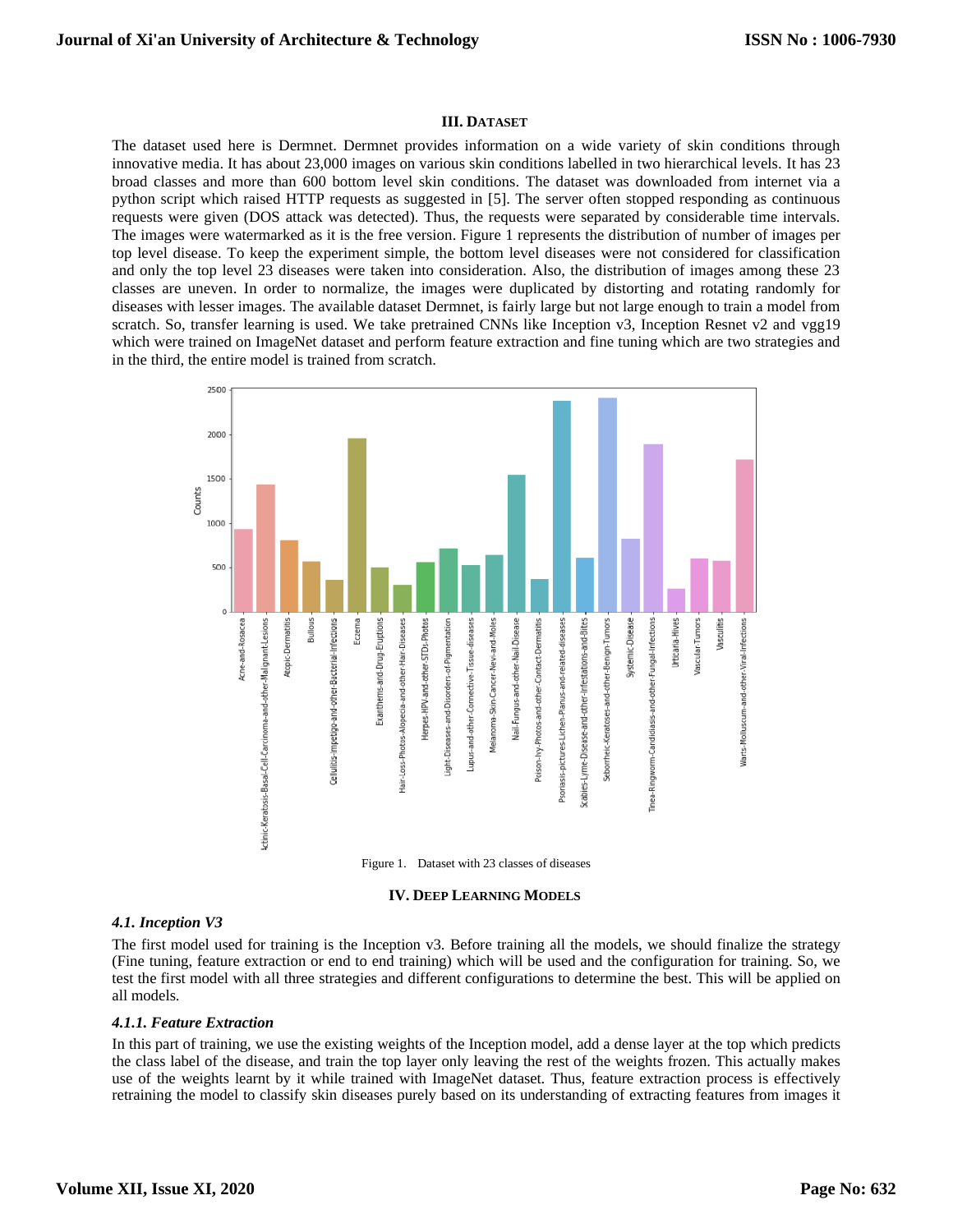was trained earlier with. This feature extraction will be fully efficient only when the domain of the images it was trained with is similar to the domain of the dataset we are using. But ImageNet is not a dataset which has various classes based on recognizing skin patterns. Thus, the accuracy of this phase of training is expected to be very low as seen in Figures 2 and 3. We did hyperparameter optimization and the best possible accuracy was achieved at a learning rate of 0.001 and 50 epochs.





Figure 3. Loss comparison for feature extraction.

## *4.1.2. Fine Tune*

To improve performance even more, we repurpose the top-level layers by fine-tuning with Dermnet dataset. That is, we tune our weights such that we learn high-level features like skin texture, tone etcspecific to our dataset. The Inception v3 model has a total of 311 layers, in which we will train the layers 250-311. This fine tuning will improve feature selection based on our dataset.

Even though some of the inner layers were trained again, the validation accuracy did not see any improvement. This is because of the fact that the first 100-150 layers have weights adjusted to identify real world objects only and not texture and patterns in skin. Thus, the model overfits the data by memorizing the features of training data. This implies the high training accuracy  $(93%)$  but very low validation accuracy  $(-25%)$  at the end of 25 epochs.

The only solution to this problem will be training the same Inception model without initializing the weights it learnt from ImageNet dataset. By training from scratch, there is a high possibility of improvement of the model's ability to generalize.

## *4.1.3. Training from Scratch*

The entire model is made trainable not by initializing the model with the weights learnt from ImageNet rather by giving random weights and unfreezing the entire model. The model is now trained for 38 epochs to get a training accuracy of 78% and a validation accuracy of  $~68\%$ . It is evident that the model has generalized well since it is trained from scratch as evident from the accuracy and loss curves in figure 4.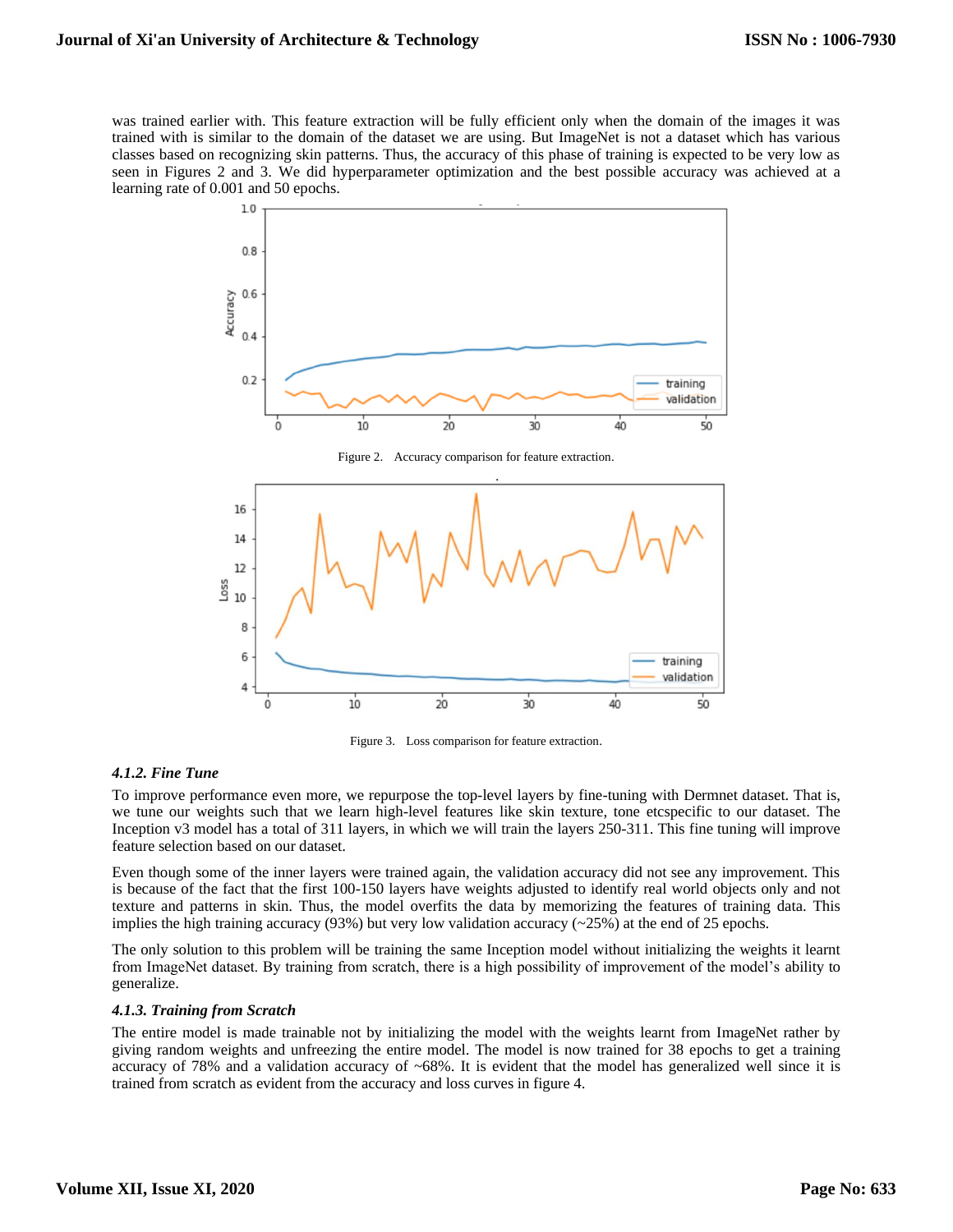

Figure 4. Training and validation accuracy and loss for training from scratch.

# *4.1.4. Inference*

The first strategy has a very low accuracy because the weights of Inception v3 was reused and only the top layer was trained. Since ImageNet and DermNet are datasets of two different domains, a very low accuracy is obtained as expected.

The second strategy involved unfreezing some layers and the weights were modified according to Dermnet dataset. Since the lower layers' weight were untouched, the model overfitted to the available training data. This explains the comparatively low validation accuracy.

The third strategy involved training the entire model from scratch. This resulted in better results because the weights of ImageNet weren't used as it was from a different domain. Thus, this strategy proves to be the best possible one which can give the best accuracy possible.

|                              | <b>Training accuracy</b><br>$\frac{9}{6}$ | <b>Validation Accuracy</b><br>$\frac{9}{0}$ |
|------------------------------|-------------------------------------------|---------------------------------------------|
| <b>Feature extraction</b>    | 43                                        | 14                                          |
| Fine tuning                  | 94                                        |                                             |
| <b>Training from scratch</b> |                                           | 68                                          |

Table -1 Comparison of accuracies for three strategies.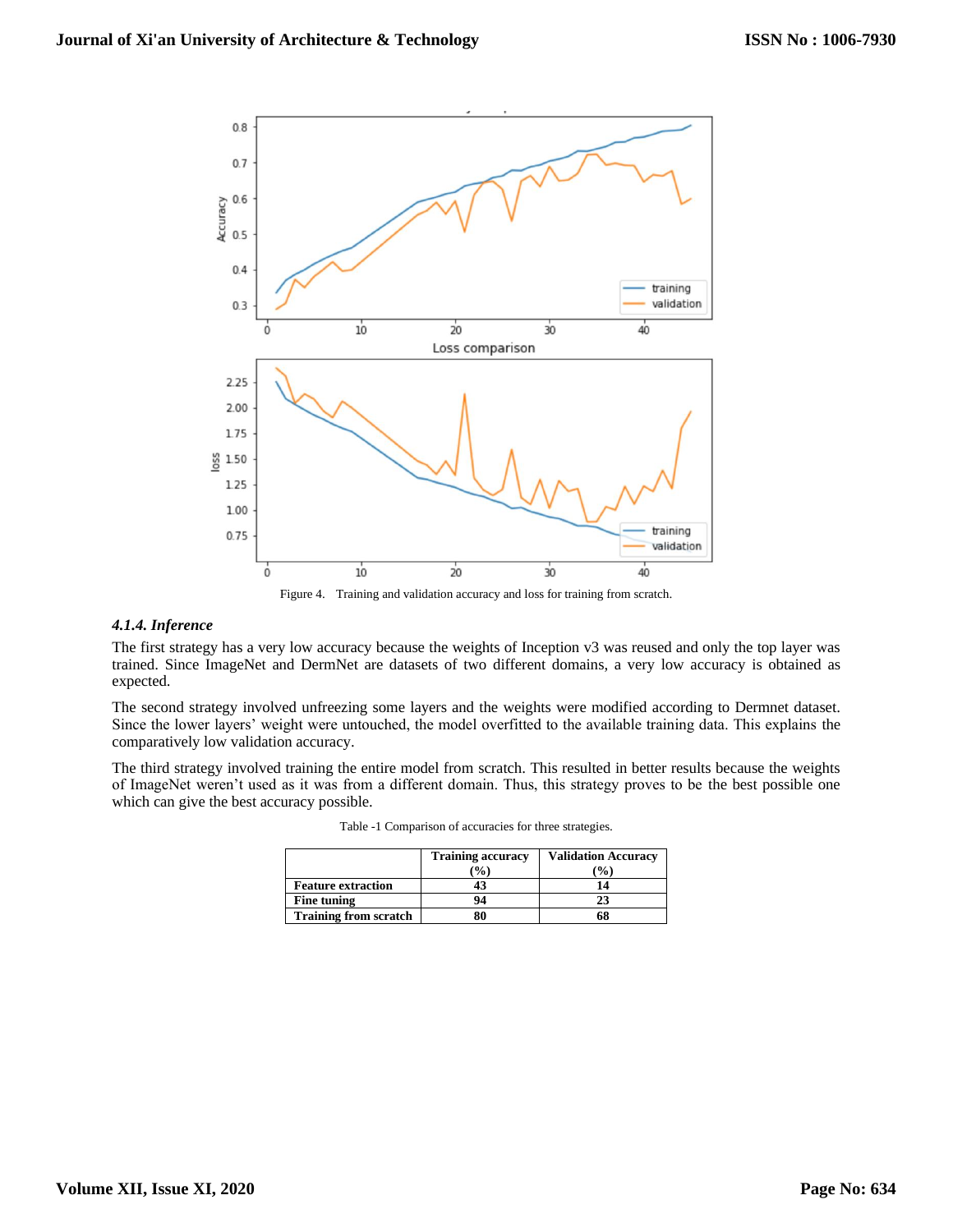

Figure 5. Comparison of Training and Validation accuracy for 3 strategies.

# *4.2. VGG19*

According to the previous observations from InceptionV3, the weights from ImageNet dataset has no correspondence to dermnet. Thus, results will be very low when feature extraction or fine tuning is performed. So, we directly train the entire model from scratch and observe the accuracy. For testing purposes, we stop after 50 epochs. The learning rate used was 0.01. But at the end of 50 epochs, the maximum accuracy achieved was 25%.

The growth rate is reduced to almost zero after 40 epochs and there is no improvement in accuracy after that. This is because the architecture of VGG19 is less deep, thus only suitable for identifying objects (and not textures) belonging to lesser no. of classes.

# *4.3. INCEPTION RESNET V2*

The Inception Resnet v2 showed a slow but steady increase in accuracy given its deep layers as seen in figure 10. The improvement in validation accuracy considerably slows down after a point from figure 11. This is due to the lower resolution of the images. The only possible way to improve it is to have a larger dataset with image of higher resolution.

## **V. RESULT ANALYSIS**

The three models which were trained are tested using the same validation dataset and the results are compared below. We use a 4500-image dataset, use the models to predict the disease and visualize the predictions using a confusion matrix in heat map.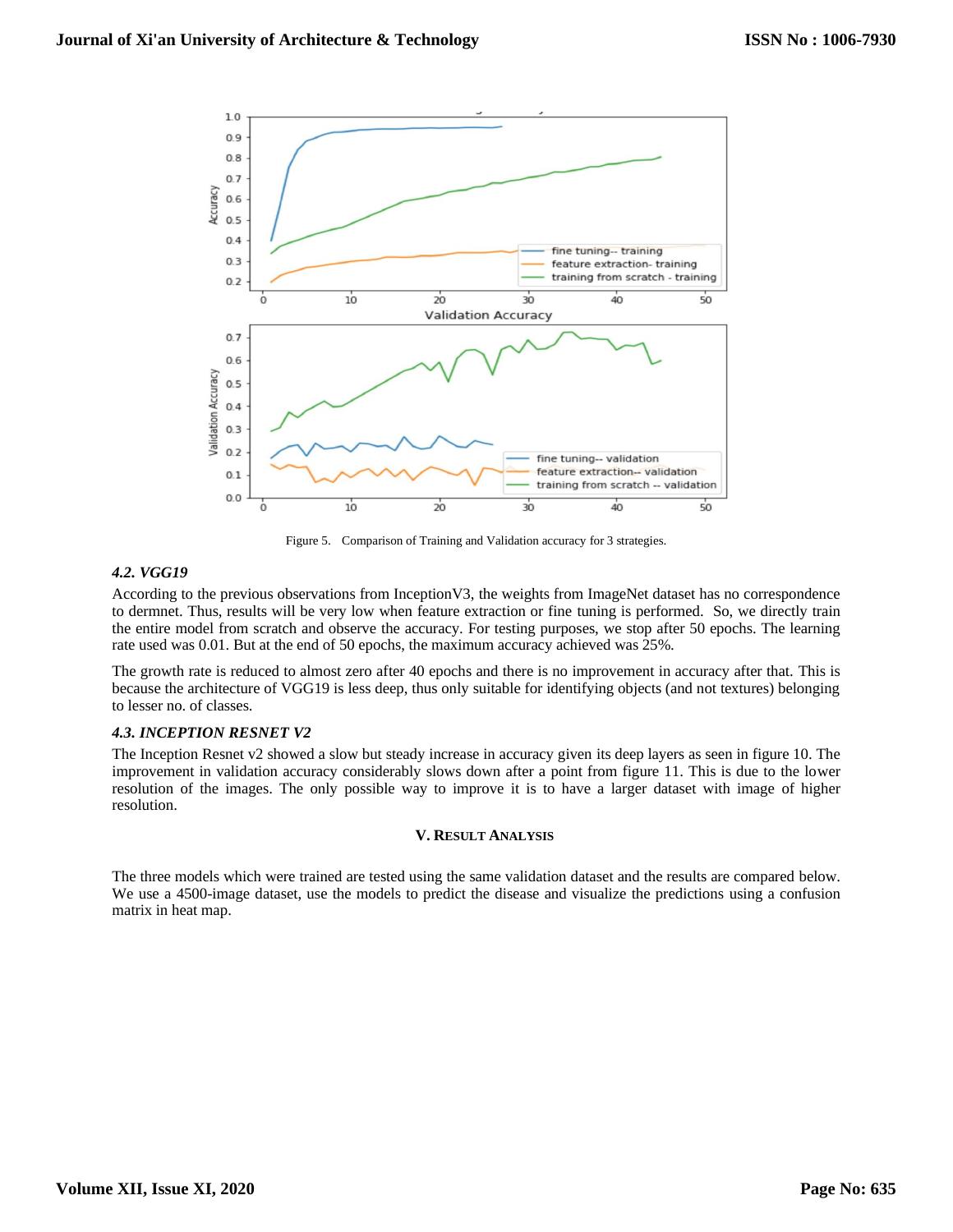

Figure 6. Confusion matrix for Inception V3.



Figure 7. Confusion matrix for Inception Resnet v2.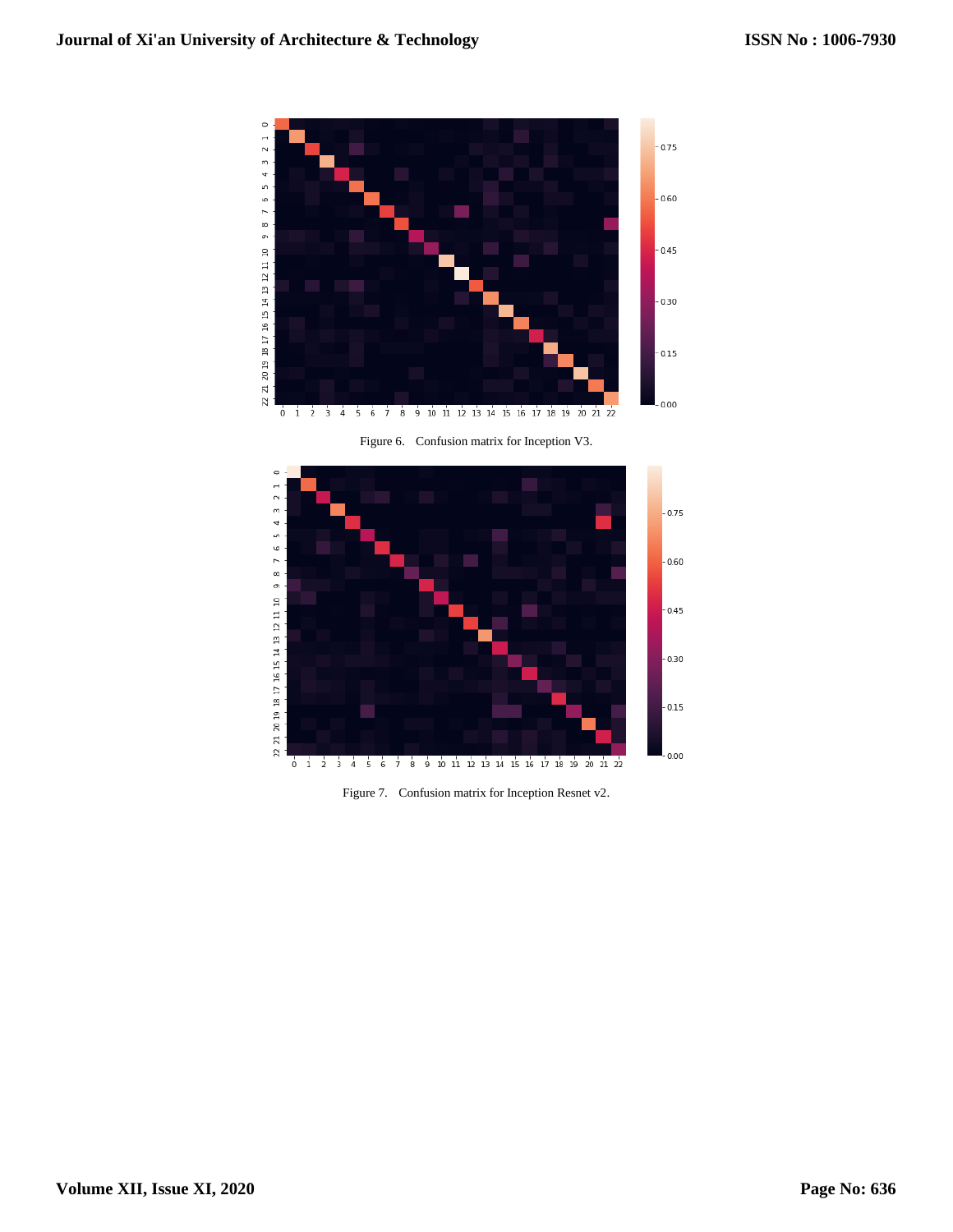

Figure 10. Validation Accuracy.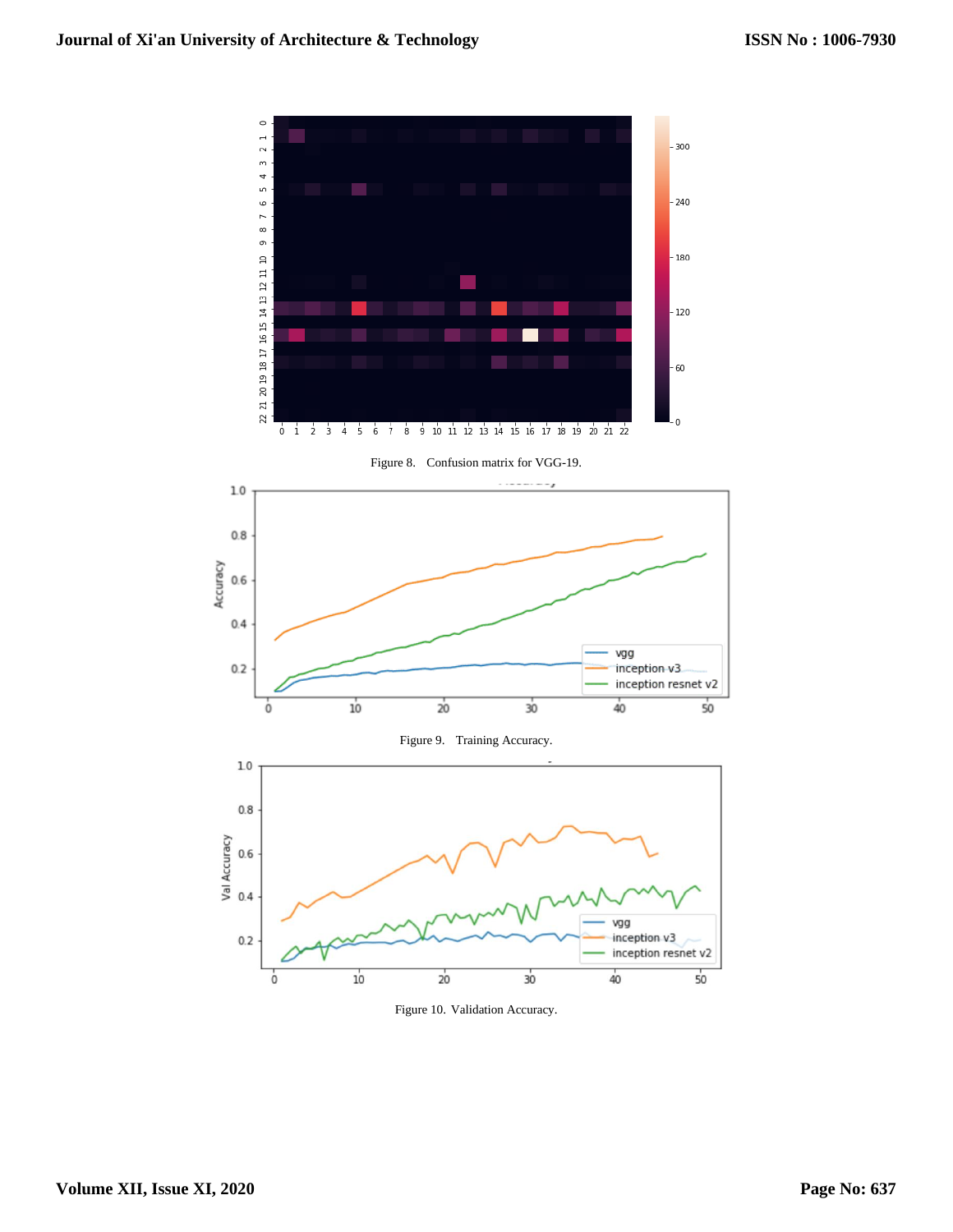Table -2 Comparison of accuracies for three strategies.

|                              | <b>Training accuracy</b><br>$\frac{9}{0}$ | <b>Validation Accuracy</b><br>$\mathcal{O}_0$ |
|------------------------------|-------------------------------------------|-----------------------------------------------|
| <b>Feature extraction</b>    |                                           | 14                                            |
| Fine tuning                  | 94                                        | 23                                            |
| <b>Training from scratch</b> |                                           | 68                                            |

Comparing the three models with respect to their improvement in accuracies, the inception v3, Resnet v2 are better suited for our problem than VGG-19. But we did not achieve 100% accuracy in either. By observing the confusion matrices, the errors in both models are in different diseases. The former has problems in classifying hair related diseases correctly, but the latter has better accuracies in that particular disease. Thus, we can build a new system by using the outputs of both models to improve the accuracies. We get an accuracy of 61% Top-1 accuracy after combining the results. Though this is not a big improvement from inception v3, if more models are included, the results can improve.

#### **VI.CONCLUSION**

The possibility of using a CNN to diagnose skin diseases was extensively explored and it is found that it can do very good predictions based on the quality of dataset used. But for the same to replace or assist actual dermatologists, it needs to be trained on a larger and diverse dataset on more granular classes of skin diseases and if it is cross verified by a dermatologist during training, we might be able to achieve a model which has the ability to correctly identify diseases. All the CNN models available today is very capable of doing any task. The only big deciding factor is the dataset it is trained on and the resources available. Our future improvements to this proposal will be the acquirement of such diverse and large dataset. Also, we will be trying to rebuild the architectures of the pretrained models and examine ways to improve the capacity. The classification accuracies for different diseases in each model is observed and predictions of different models can be combined to improve this accuracy.

#### REFERENCES

- [1] Haofu Liao, Yuncheng Li, & Jiebo Luo. (2016). Skin disease classification versus skin lesion characterization: Achieving robust diagnosis using multi-label deep neural networks. *2016 23rd International Conference on Pattern Recognition (ICPR)*. https://doi.org/10.1109/icpr.2016.7899659
- [2] Esteva, A., Kuprel, B., Novoa, R. A., Ko, J., Swetter, S. M., Blau, H. M., & Thrun, S. (2017). Dermatologist-level classification of skin cancer with deep neural networks. *Nature*, *542*(7639), 115-118[. https://doi.org/10.1038/nature21056](https://doi.org/10.1038/nature21056)
- [3] Yadav, N., Kumar, V., & Shrivastava, U. (2016). Skin diseases detection models using image processing: A survey. *International Journal of Computer Applications*, *137*(12), 34-39[. https://doi.org/10.5120/ijca2016909001](https://doi.org/10.5120/ijca2016909001)
- [4] Shoieb, D. A., Youssef, S. M., & Aly, W. M. (2016). Computer-aided model for skin diagnosis using deep learning. *Journal of Image and Graphics*, 122-129[. https://doi.org/10.18178/joig.4.2.122-129](https://doi.org/10.18178/joig.4.2.122-129)
- [5] Liao, H. (2015). A Deep Learning Approach to Universal Skin Disease Classification.
- [6] Devi, I., Karpagam, G., & Kumar, B. V. (2017). A survey of machine learning techniques. *International Journal of Computational Systems Engineering*, *3*(4), 203.<https://doi.org/10.1504/ijcsyse.2017.089191>
- [7] Rajesh, R., & Mathivanan, B. (2017). Predicting Flight Delay using ANN with Multicore Map reduce framework, Communication and Power Engineering. In *Communication and power engineering*. Walter de Gruyter GmbH & Co KG
- [8] Brinker, T. J., Hekler, A., Utikal, J. S., Schadendorf, D., Berking, C., Enk, A. H., & Von Kalle, C. (2018). Skin cancer classification using Convolutional neural networks: Systematic review (Preprint)[. https://doi.org/10.2196/preprints.11936](https://doi.org/10.2196/preprints.11936)
- [9] Arevalo, J., Cruz-Roa, A., Arias, V., Romero, E., & González, F. A. (2015). An unsupervised feature learning framework for basal cell carcinoma image analysis. *Artificial Intelligence in Medicine*, *64*(2), 131-145[. https://doi.org/10.1016/j.artmed.2015.04.004](https://doi.org/10.1016/j.artmed.2015.04.004)
- [10] Arroyo, J. L., & Zapirain, B. G. (2013). Automated detection of melanoma in Dermoscopic images. *Series in BioEngineering*, 139-192. [https://doi.org/10.1007/978-3-642-39608-3\\_6](https://doi.org/10.1007/978-3-642-39608-3_6)
- [11] Barata, C., Marques, J. S., & Mendonça, T. (2013). Bag-of-Features classification model for the diagnose of melanoma in Dermoscopy images using color and texture descriptors. *Lecture Notes in Computer Science*, 547-555[. https://doi.org/10.1007/978-3-642-39094-4\\_62](https://doi.org/10.1007/978-3-642-39094-4_62)
- [12] Bengio, Y., Courville, A., & Vincent, P. (2013). Representation learning: A review and new perspectives. *IEEE Transactions on Pattern Analysis and Machine Intelligence*, *35*(8), 1798-1828[. https://doi.org/10.1109/tpami.2013.50](https://doi.org/10.1109/tpami.2013.50)
- [13] Chang, H., Zhou, Y., Borowsky, A., Barner, K., Spellman, P., & Parvin, B. (2014). Stacked predictive sparse decomposition for classification of histology sections. *International Journal of Computer Vision*, *113*(1), 3-18[. https://doi.org/10.1007/s11263-014-0790-9](https://doi.org/10.1007/s11263-014-0790-9)
- [14] Burns, T., Breathnach, S., Cox, N., & Griffiths, C. (2008). *Rook's textbook of dermatology*. John Wiley & Sons.
- [15] Cruz-Roa, A., Basavanhally, A., González, F., Gilmore, H., Feldman, M., Ganesan, S., Shih, N., Tomaszewski, J., & Madabhushi, A. (2014). Automatic detection of invasive ductal carcinoma in whole slide images with convolutional neural networks. *Medical Imaging 2014: Digital Pathology*[. https://doi.org/10.1117/12.2043872](https://doi.org/10.1117/12.2043872)